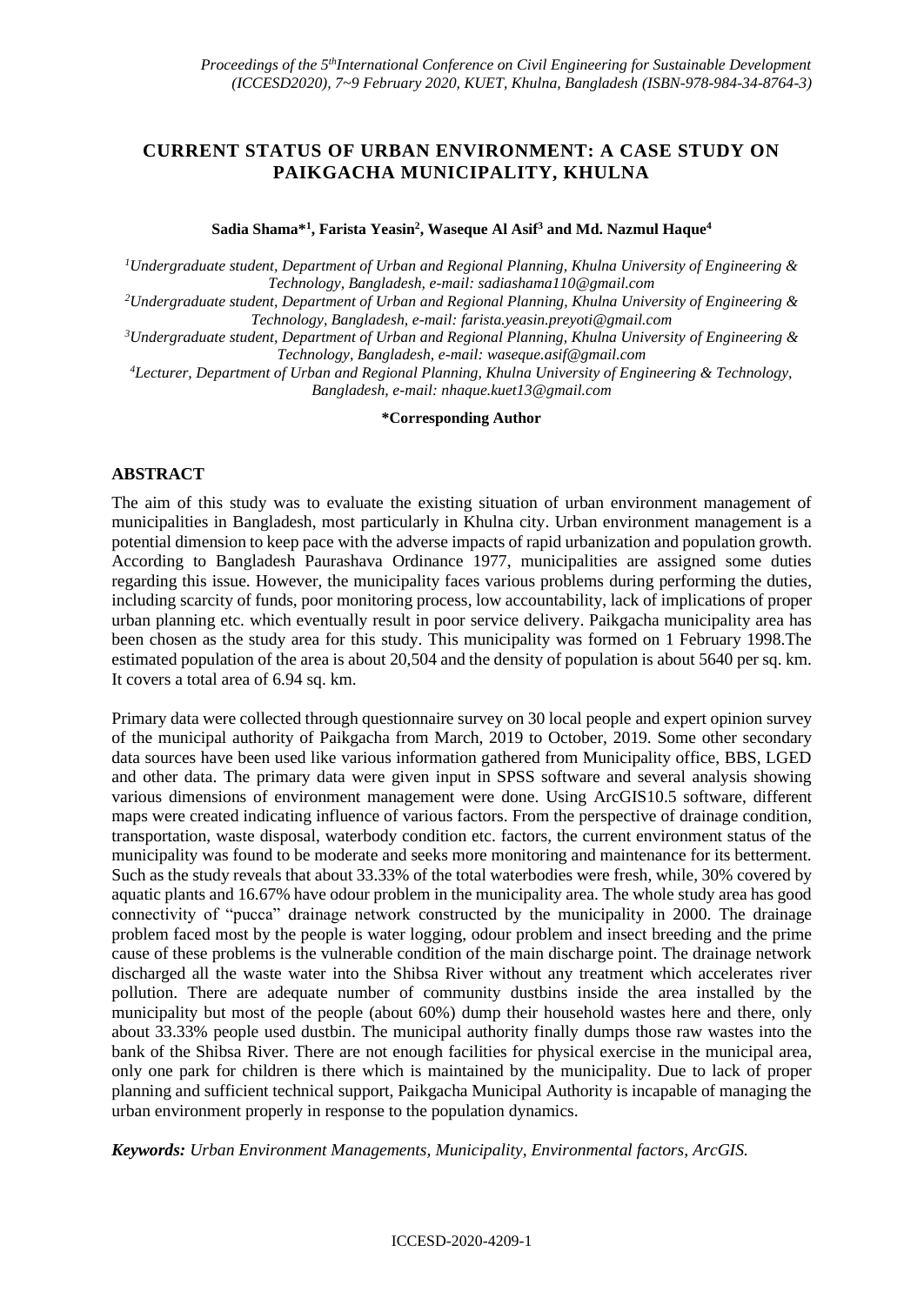## **1. INTRODUCTION**

In order to develop a sustainable, inclusive and zestful city, Urban Environmental Management reacts to the need of evaluating urban growth and environmental problems from the perspective of management and planning (Allen, 2003). Its main purpose is to address the challenge of sustainability as well as also gathers theories and aspects in established sectors of urban planning, sustainable urban and regional development, urban economics and urban governance and management studies into a distinguishable framework. The Environmental Management methodology is a proven method of finding and measuring the impact of built in environment on the whole environment (Ghosh, 2003).It allows planners to demand reliable and comparable information regarding environment. Themes include urbanization processes, spatial analytical techniques, urban indicators and monitoring, governance of urban regions, training in waste management, modeling and scenario analysis, environmental assessment etc. (Allen, 2003). In a wider sense, the urban environment consists of natural resources and living organisms and the processes of transforming the raw resources into various other useable products and services is urban environment management (Das, 2018).

Considering local government as an organ of a country, municipality is the cell of local government in urban area. A municipality may be designated as a city, village, or town (Encyclopaedia Britannica, 1998). Sao Paulo, a municipality located at the south-eastern region of Brazil, achieved significant development regarding green areas in the last decade. For this purpose, the municipality authority of Sao Paulo occupies the institutional and legal structures as well as takes initiatives to ensure community participation to make it more sustainable (Carbone, 2015). To attain sustainable development, the municipal authority also has to control its actions in such a manner so that any changes in management body do not create any discontinuity of activities. Again, without participatory and inclusive approach of the local government, no technology, capital or expertise can protect the environment (Shafqat, 2011). A successful study of urban environment management in New Zealand represents that it is possible to easily manage and improve the environmental condition with the help and assistance of the local people (Marsh, 2012).

Environmental management is another important responsibility of the municipalities of Bangladesh together with the mentioned above. A successful example of this is Chunarughat Paurashava of Habiganj District, they performed this responsibility by ensuring garbage collection, proper disposal of wastes, constructing sewerage, protecting public park and so on (Chowdhury, 2012). However, they also face some challenges during conducting these activities, including scarcity of funds, poor and irregular collection of fees, and dependence on governmental grants, poor monitoring system, low liability, and lack of urban planning. All these cause a poor delivery of services, degrading the environmental quality and quality of civic conveniences.

### **1.1 Novelty and Significance of the study:**

The main contribution of this paper is to assess the urban environment status of Paikgacha municipality, which will in future promote more research works regarding urban environment condition of other municipal areas of Bangladesh. Very small amount of research work is conducted at municipality level of the country but municipality plays a very vital role in local government system. Paikgacha, being in the south-east region of Bangladesh is more vulnerable to natural calamities and lies in the saline zone. Due to this features the overall urban environment of this area is more disrupted than others.

This study aims to show the urban status of the environment of Paikgacha municipality. Different facilities and services of past and present (e.g. water body, drainage system, waste management system, recreation facilities, transportation system etc.) has been identified. Environmental details of this municipality and the impacts and effects of existing services on the environment have been analyzed using participatory approach. And finally the overall scenario has been graphically illustrated and described.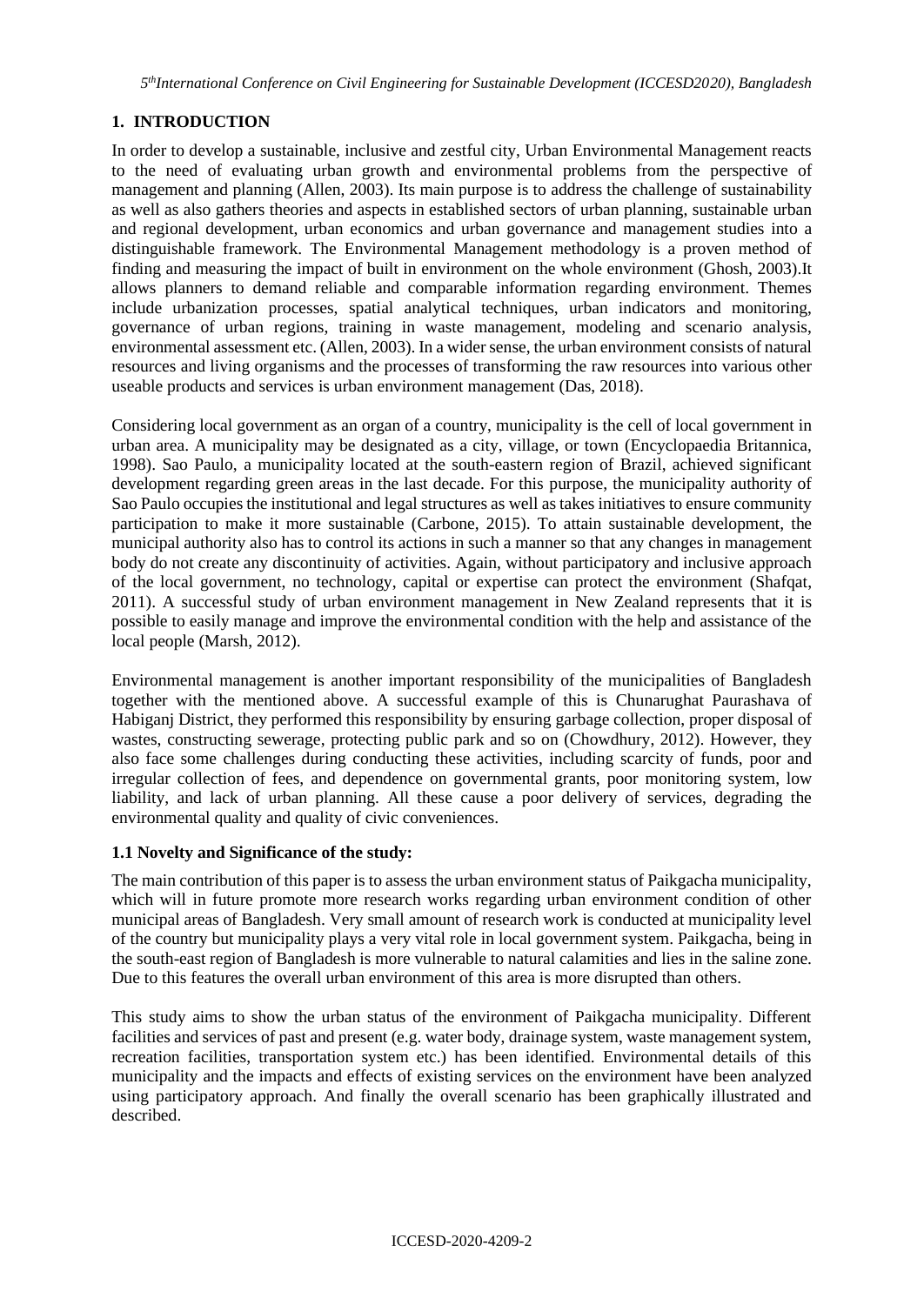# **2. METHODOLOGY**

The main concept of the study was based on objectives taken and originated from the literature review done before. A Literature Review developed on the basis of gathering knowledge about how the procedure could be performed and the collected data from field survey could be analyzed. Then Paikgacha has been chosen as the study area for the study. Different facilities and services of past and present which affects the environment and are the responsibility of the muniipality (e.g. water body, drainage system, waste management system, recreation facilities, transportation system etc.) has been identified.. Primary data were collected through phisical and household survey and secondary data were collected from expert opinion survey, municipality office, local government engineering department (LGED). After collection, data were being prepare to analyze and interpretation.Environmental details of this municipality and the impacts and effects of existing services on the environment have been analyzed. Data analysis procedure has been conducted using statistical software and different charts and analytical figures have been made to show comparisons.

## **2.1 Study Area**

Paikgacha municipality area has been chosen as the study area for this study. The estimated population of our study area is about 20,504 and the density of population is about 5640 per sq. km (Bangladesh Bureau of Statistics, 2001). The geographical location of the study area is between 22°28' and 22°43' north latitudes and in between 89°14' and 89°28' east longitudes. It covers a total area of 6.94 sq. km. It is bounded by Tala and Dumuria Upazilas on the north, Koyra Upazila on the south, Batiaghata and Dacope Upazilas on the east, Tala and Assasuni Upazilas on the west. Paikgachha Municipality was formed on 1 February 1998 (Banglapedia - the National Encyclopedia of Bangladesh, 2012). Figure 1 shows the map of the study area.



Figure 1: Paikgacha Municipality, Source: Author, 2019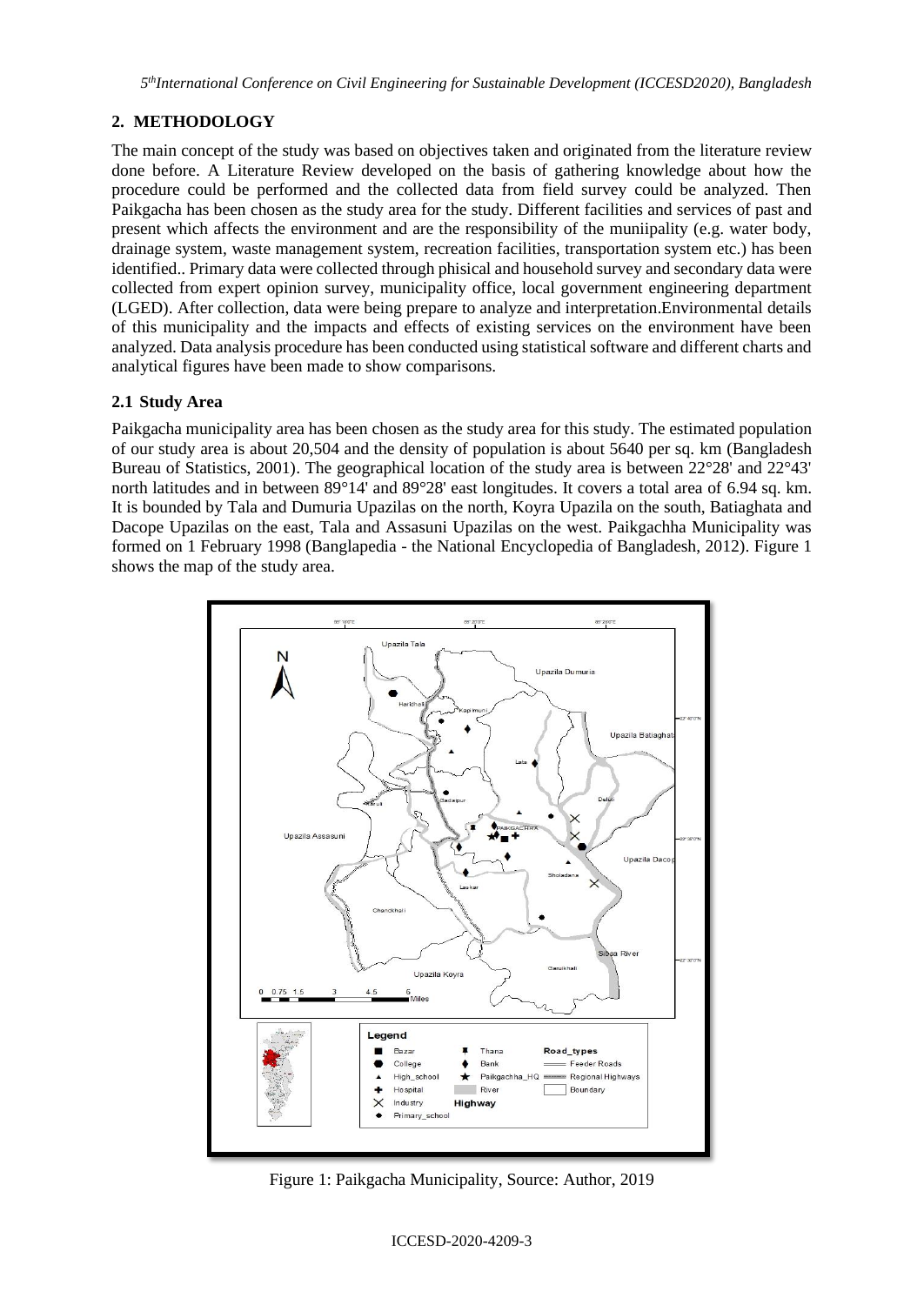## **2.2 Study Design**

The necessary primary data of urban environment of Paikgacha Municipality area has been collected by conducting an effective field survey like, Reconnaissance Field Survey, Focus group discussion and household survey of 30 local people and expert opinion survey of the municipal authority. Some other secondary data sources have been used like various information gathered from Municipality office, BBS, LGED and other data.

The overall analysis of this study was mainly SPSS software. At first, all the data collected from questionnaire survey have been inputted to SPSS declaring its respective variables. Then statistical analysis has been done considering the factors that affect the environment in terms of water pollution and air pollution (e.g. water body, drainage system, waste management system, recreation facilities, transportation system etc.). And finally, on the basis of the analysis, pie charts and bar charts have been formed to show the results of the analysis. Co-relation between several interlinked factors have also been represented. Maps representing the influence of several factors have been created using ArcGIS 10.5 software.

## **3. ANALYSIS AND FINDINGS**

### **3.1 Management of Waterbodies and Water Supply System**

Supplying the people of the municipality wholesome water in sufficient quantity for private and public use is a vital responsibility of the municipality authority as well as to maintain the condition of the existing water body. The area has huge number of water body such as pond, canals etc. and also two river named Shibsa River and Kopotakkho River also flow through the area. According to the respondents, about 33.33% of the total waterbodies are fresh, 30% are covered by aquatic plants and 16.67% have odour problem. The municipal authority along with LGED worked to preserve the existing lake of the area named "Mishti Pukur". Table 1 shows the relationship the condition of the waterbody and its use.

| <b>Present condition of the</b> | <b>Purpose of use</b>                                      |       |                  |  |
|---------------------------------|------------------------------------------------------------|-------|------------------|--|
| water body                      | <b>Domestic water</b><br>Fishing $(\% )$<br>supply $(\% )$ |       | No use<br>$(\%)$ |  |
| Fresh                           | 16.67                                                      | 6.67  | 10               |  |
| Covered by aquatic plants       | 6.67                                                       | 13.33 | 3.33             |  |
| Odor nuisance                   |                                                            | 6.67  | $\theta$         |  |
| Total                           | 23.33                                                      | 36.67 | 13.33            |  |

Table 1: Relation between condition of water body and purpose of use

Source: Field Survey, 2019

From Table 1 it is noticed that the maximum number of water body used for fishing purpose were well maintained. For daily household work the water with odor nuisance is used regularly which is bad for the health of the residents.

Before 2014 most of the residents of the municipality used tube well to meet the need of drinking water as well as for household purpose. In March 2014, the municipal authority together with Nabolok, a nongovernmental organisation which worked for safe, portable water, installed some community tap for domestic water need. They also construct an over-head water tank with the help of the deputy commissioner along the bank of **"**Shorol Dighi".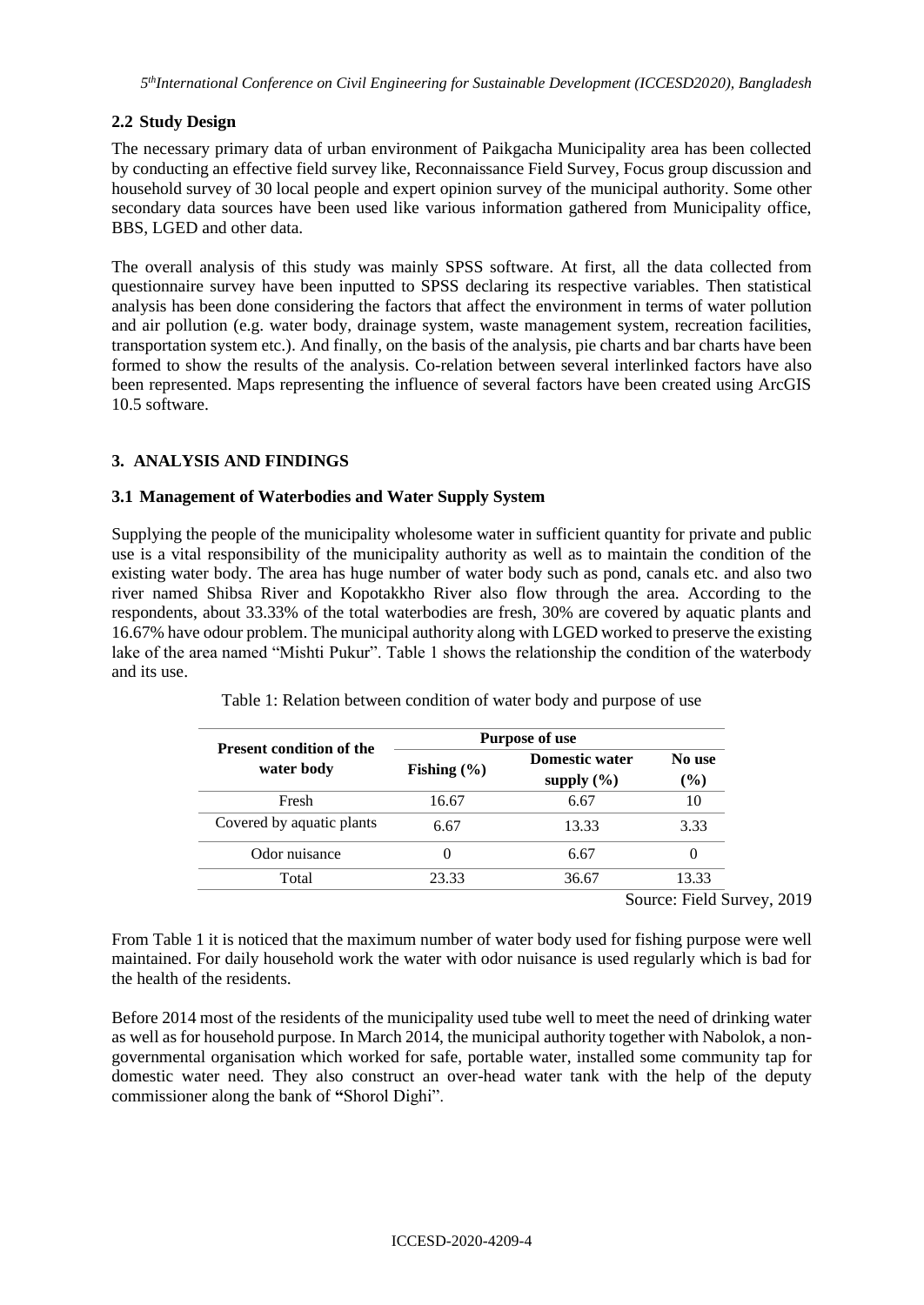#### **3.2 Drainage Condition**

To maintain public health condition, it is the responsibility of the municipality to maintain an adequate drainage system by constructing, maintaining and clearing the drains within the municipality area for safe public health situation. Before discharge ensuring proper treatment of the drain water is also very important to maintain the environmental condition. The whole study area has good connectivity of "pucca" drainage network which is constructed by the municipal authority in 2000. But the residents of the area also suffering from some problem due to improper drainage system. Figure 2 represents the recurrence each type of drainage problem according to the respondents.



Figure 2: Effects of inadequate drainage (Source: Author, 2019)

The problem which is faced most by the people is water logging and then insect breeding. Some people also found problem of odour due to inadequate drainage. Most of these problems arise as the existing condition of the discharging point of the drainage is vulnerable. The drainage network discharged all the waste water into the Shibsa River without any treatment which accelerates river pollution.

### **3.3 Solid Waste Management**

Another key of public health and control of environmental pollution is proper management and safe disposal of solid waste generated from the area. Otherwise some common like low coverage, open dumping, irregular collection of wastes occurred which trigger environmental pollution. There are adequate number problems of community dustbin inside the area but most of the people (about 60%) said that they dumped their household wastes here and there, approximately 33.33% people said the wastes are thrown in dustbin. Very few people find some other way of disposing wastes. Table 2 shows the relationship the system of waste disposal and the distance of dustbin from the household.

| Distance of | System of waste disposal           |                                   |                                    |  |
|-------------|------------------------------------|-----------------------------------|------------------------------------|--|
| dustbin(m)  | Thrown here<br>and there<br>$($ %) | Thrown in<br>the<br>$dustbin(\%)$ | Disposed in<br>other way<br>$($ %) |  |
| -20         | 46.67                              | 23.33                             | 6.67                               |  |
| 5           | 10                                 | 3.33                              |                                    |  |
| Total       | 56.67                              | 26.67                             | 6.67                               |  |

Tabel 1:Relation between distance of dustbin and disposal system

Source: Field Survey, 2019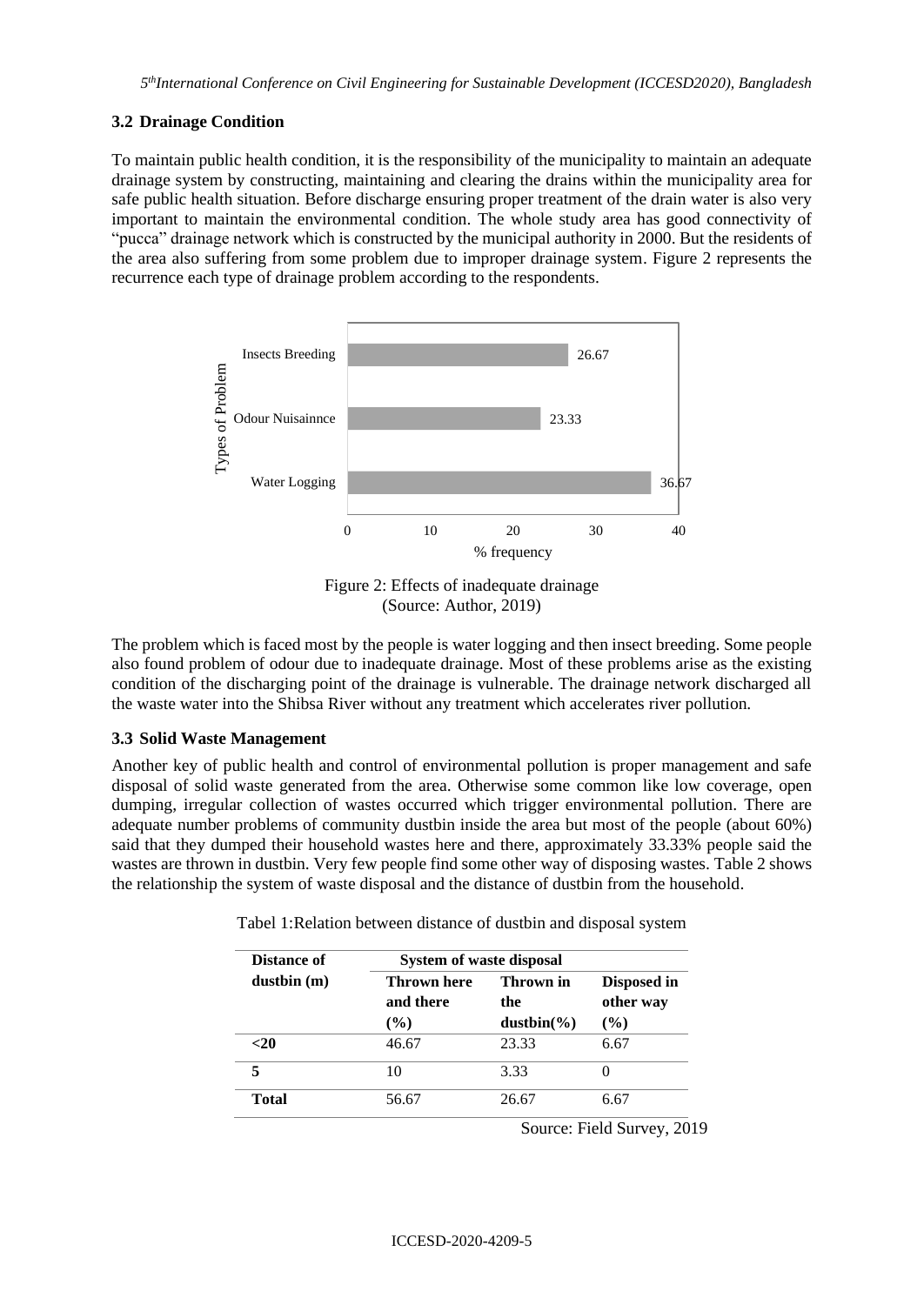The Table 2 shows that most of the household have dustbin within 20 meters of their house i.e. there is adequate quantity of dustbin in the municipality but most of the people do not used it. Generally, they thrown waste along the roadside, on the pond side etc. Almost all the dustbins are provided by the municipality. The main reasons behind it is lack of concern of the residents and their previous habit as well as no maintenance of the dustbin by the municipality.

The municipal authority collects the wastes from the dustbins and finally dump those raw wastes into the bank of the Shibsa River.

### **3.4 Health Issue**

Construction and maintenance of health and maternity centres, hospitals and dispensaries within the municipality area are the parts of promoting public health in the municipality. Weak management capacity always causes severe problems and worsens public health in the municipality.

There is only one hospital inside the area with capacity of 50 beds. The hospital is established on 1991 and later upgraded to 50 beds. The hospital is able to serve about 63% of the total municipality area.

Regular exercise is also very important to maintain a good physical and mental health. There are not enough facilities for performing physical exercise in the municipal area, only one park for children is there which is maintained by the municipality. According to the respondents 63.3% people have open space around their residence but only 26.7 % of them go to morning/evening walk daily. Figure 3 illustrate the causes of the people for not going to the existing park.



Figure 3: Causes of not going to parks, Source: Author, 2019

### **3.5 Transport System**

It is the duty of the municipality to control and regulate the traffic and public vehicles, constructing and maintaining public roads and other modes of communication for the favour of the local people. Almost all of the area have good connectivity of "pucca" road system.

Engineering section of the municipality authority mainly worked for the construction and maintenance of the roads of the municipality. LGED and Roads and Highway Department also worked along with the municipality authority for the maintenance and up gradations of the secondary roads.

Most of the residents of the area used non-motorized area vehicle for daily need to go to work which is beneficial for the environment as well as for the health of the local people.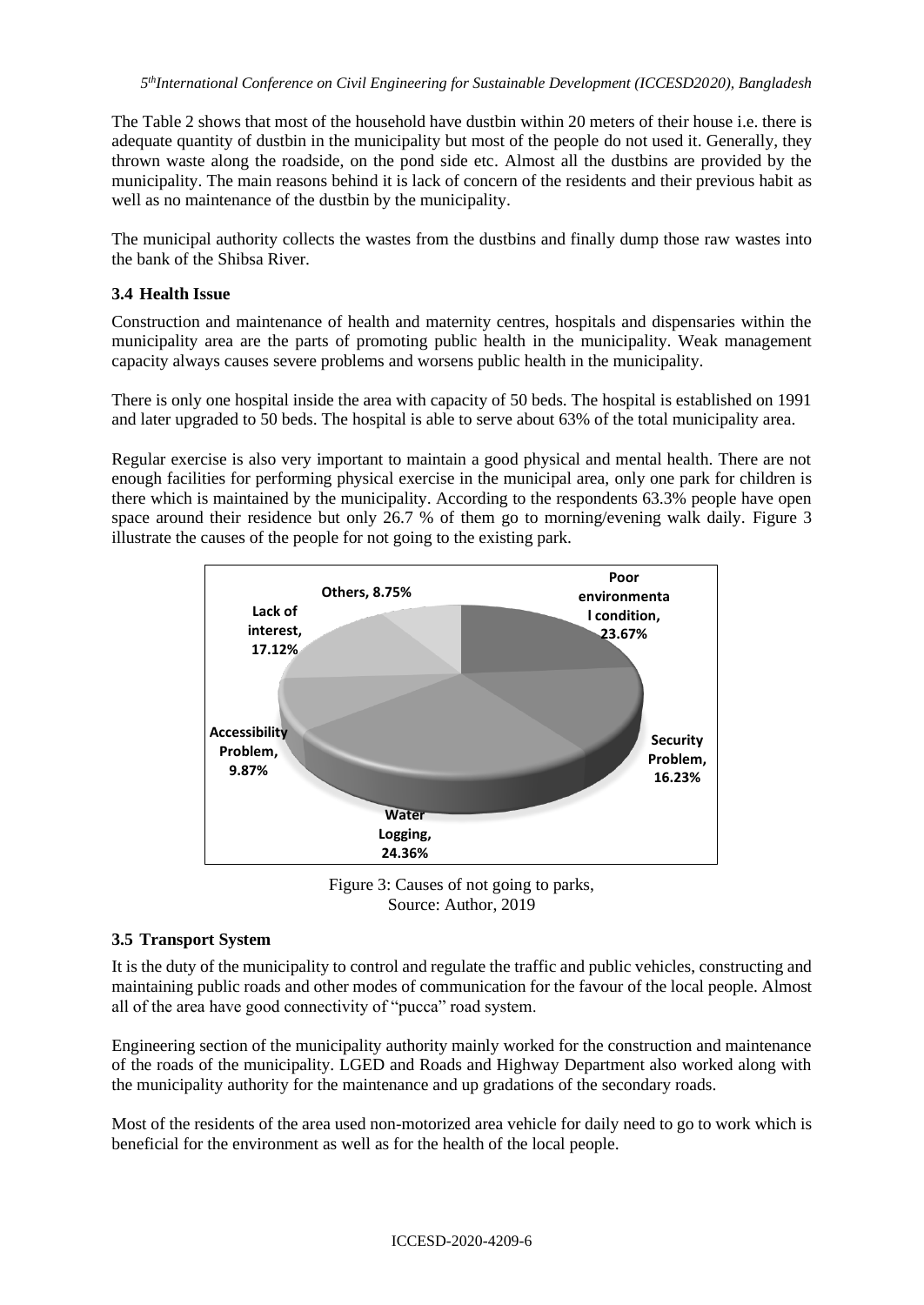Figure 4 shows the road network of Paikgacha municipality, which includes the main highway and other road types also.



Figure 4: Road Map of Paikgacha Municipality Source: Author, 2019

### **3.6 Industries of the area**

The industries located inside the area are the main pollution sources. There are mainly three types of industry-rice mill, jute mill and a hatchery. During paddy processing in the rice mill, large amount of solid wastes, mainly rice husk, rice husk ash are produced and liquid wastes in the form wastewater. The major constituent of the waste generated from the jute mill are unspinnable jute fibre. The other constituents are batching oil, machine oil and grease, barks of jute plant and in-organic dirts. The hatchery is run by Bangladesh Fisheries Research Institute. Bagdha prawn and crab are mainly cultivated in the hatchery which are exported all over the country and even in abroad. The waste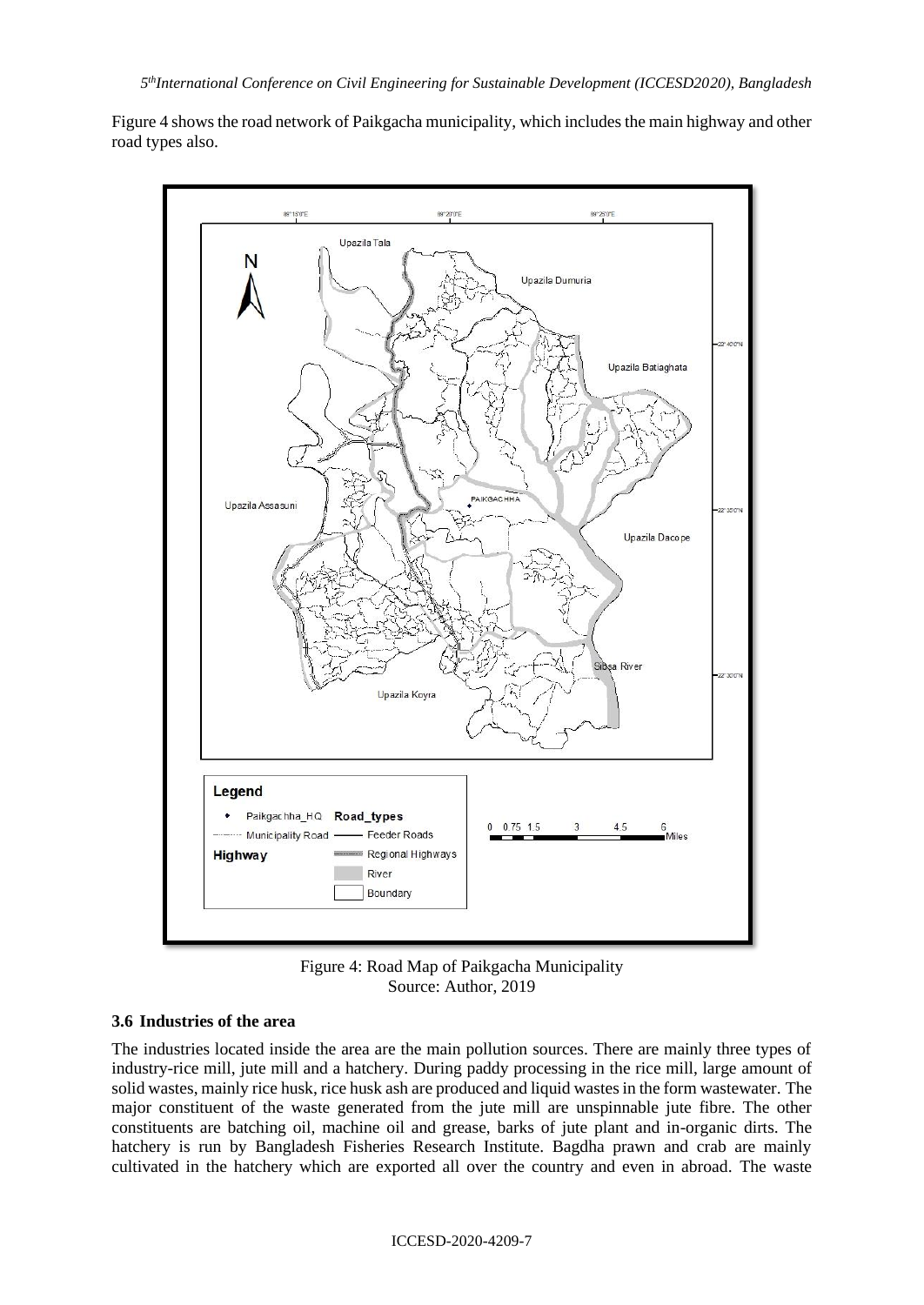generated from the hatchery are mainly the uneaten feed and fecal droppings, fish that do not survive the culture process, chemicals in the form of medications, disinfectants, and antifoulants etc(Dauda et al., 2018). Figure 5 shows the areas that are being populated by the existing industrial activities.



Figure 3: Influence of industry, Source: Author, 2019

From Figure:5 it can be concluded that about 2.75% of the total area of the municipality are become polluted because of those three industries and 0.02% are over-polluted.

### **3.7 Homestead Garden**

There are several environmental benefits of plantation within the house. Such benefits are creating habitats for native fauna, heat reduction, shading windows, reduce the speed and strength of winds, creating shelter for several microorganism and birds, improvement of air quality by removing carbon dioxide and returning oxygen to the atmosphere. Among the respondents about 63.33% have trees around their house. Most of them considered the economic benefit of trees and properly utilized their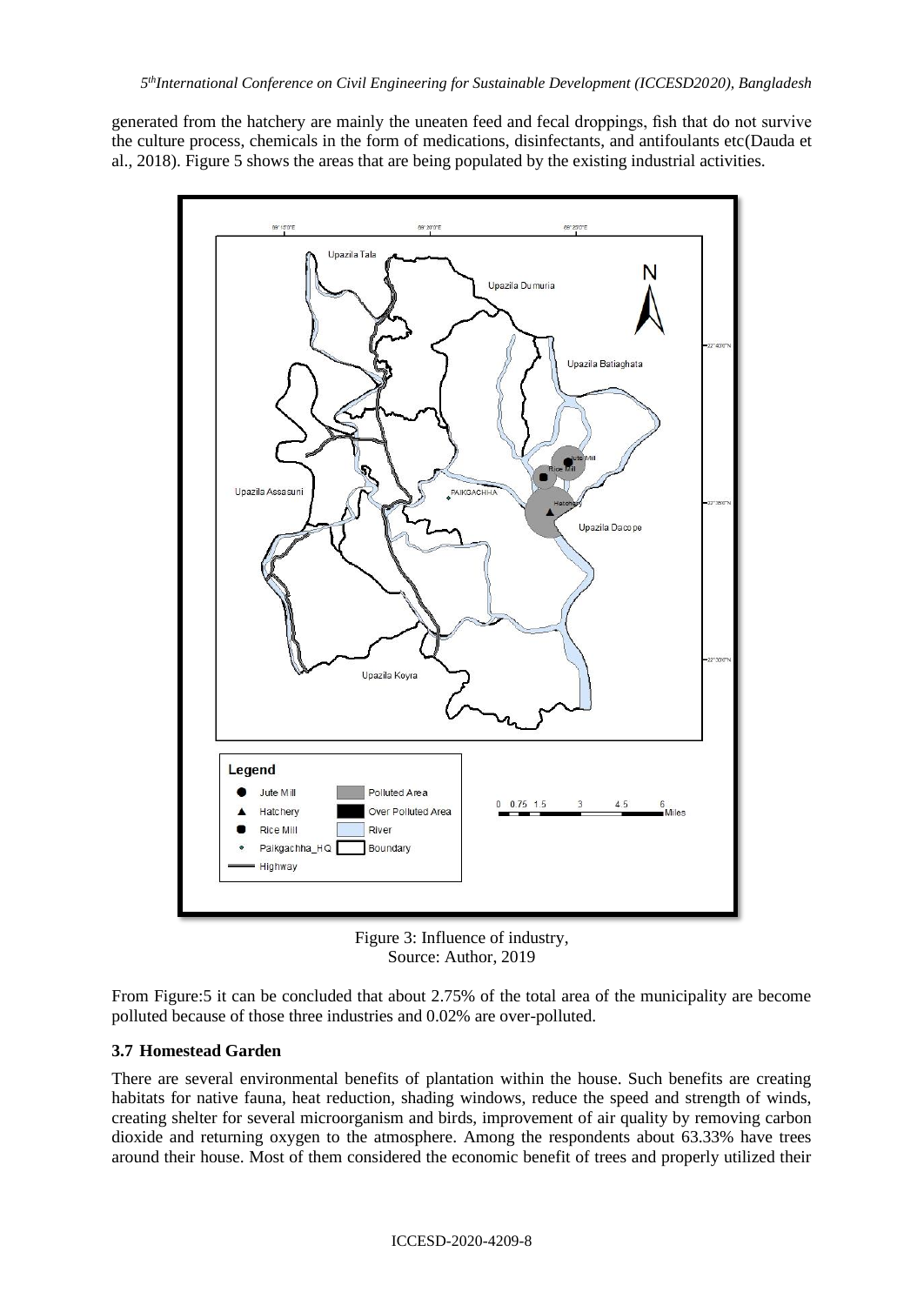backyard and front yard area. The others do not mainly because of lack of space and time as well as interest.

#### **4. CONCLUSION**

Urban environment management is a standardized method of examining urban growth and environmental problems from the management and planning perspectives to contribute to the development of sustainable. It is one of the major responsibilities of a municipal authority to manage the urban environment of the area and minimize the effects of pollution on them. In this project the environmental details of Paikgachha municipality have been identified. The final result shows that currently, the overall environmental status of Paikgaccha municipality is moderate (27.75% of good condition and 19.38% of vulnerable condition) considering drainage condition, transportation, sanitation, waste disposal, waterbody condition etc. factors and seeks more monitoring and maintenance for its betterment.

- $\triangleright$  Three types of water bodies were found in the study area which play great role in the environmental management by providing water supply, act as natural drainage and a habitant of a large amount of species and micro-organisms. But the condition of those water body is not up to the mark, 33.33% of the total waterbodies are fresh, 30% are covered by aquatic plants and 16.67% have odor problem. The local people used this polluted water for daily uses even for cooking and other domestic use which is very threatening for their health.
- $\triangleright$  Almost the total area has pucca and semi pucca drainage system from 2000 but some drainage related problem still prevailed such as water logging, mosquito breeding in the area mainly due to lack of maintenance of the existing drainage network.
- $\triangleright$  Considering amount of negligence of the local people about their health and environmental issue are found. Most of the household have dustbin within 20 meters of their house but most of the people do not used it. Again 63.3% people have open space around their residence but only 26.7 % of them go to morning/evening walk daily. So, it is highly necessary to conduct awareness rising program in the area.
- $\triangleright$  From the study it is found that 2.75% of the total area of the municipality are become polluted and 0.02% are over-polluted because of the three industries- rice mill, jute mill and a hatchery.

Though the Paikgachha municipality authority keeps working for the management of the environment of that area, due to some technical and financial constraints they cannot give their best effort. Increasing the level of every municipalities management capacity of is a must to remove those constraints. The potentiality of the municipalities also needs to be addressed. Utilization of local resources, people oriented leadership and participation of people must be ensured alongside developing the management skill of municipality. This can ease the current pressure on the Paurashavas. And only then can they ensure a good quality of services and thereby a healthy and livable city.

#### **ACKNOWLEDGEMENT**

We wish to express our deepest thanks to the Municipality Authority of Paikgacha, Khulna as well as the local people of Paikgacha for providing data and information and for their assistance and interest in this study.